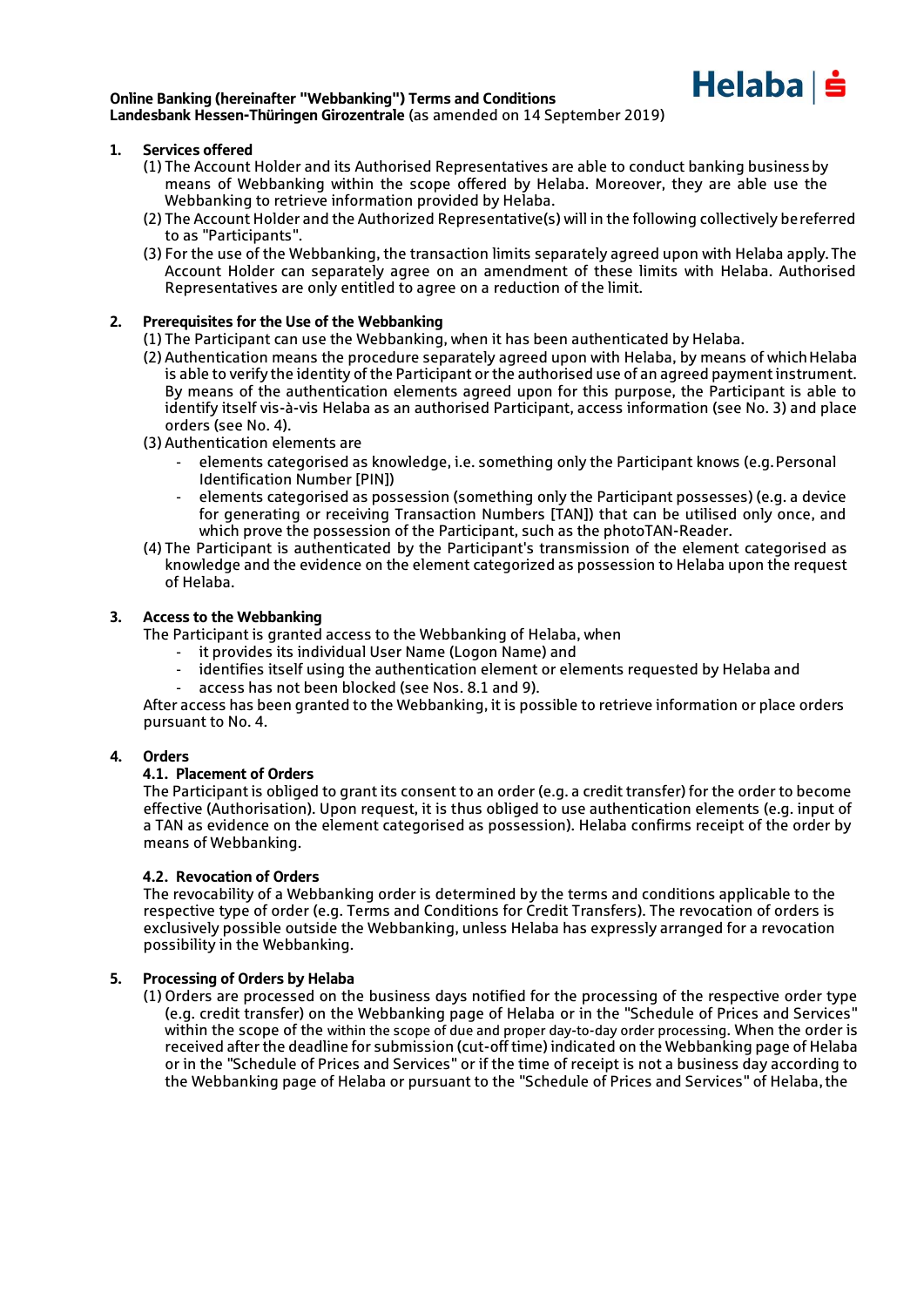order is deemed to have been received on the subsequent business day. Processing will commence only on that business day.

- (2) Helaba will execute the order, if the following conditions for execution are fulfilled:
	- The Participant has authorised the order (see also No. 4.1)
	- The Participant has been granted the authorisation to execute the respective order type (e.g. credit transfer).
	- The Webbanking data format has been complied with.
	- The separately agreed Webbanking transaction limit is not exceeded (see also No. 1paragraph 3).
	- The other conditions for execution in accordance with the terms and conditions applicable to the respective order type (e.g. sufficient cover on the account in accordance with the Terms and Conditions for Credit Transfers) are fulfilled.

When the conditions for execution in accordance with sentence 1 are fulfilled, Helaba will execute the orders pursuant to the provisions laid down in the terms and conditions applicable to the respective order type (e.g. Terms and Conditions for Credit Transfers).

(3) When the conditions for execution in accordance with paragraph 2 sentence 1 are not fulfilled, Helaba will not execute the order. The Bank will provide relevant information to the Participant by means of Webbanking and, insofar as possible, state the reasons and the possibilities forrectifying the errors that have lead to the rejection.

## 6. Information of the Account Holder about Drawings on Accounts via Webbanking

Helaba will inform the Account Holder at the agreed intervals on drawings made on the account(s) by means of Webbanking in the manner agreed upon for account information.

## 7. Due Diligence Obligations of the Participant

- Protection of the Authentication Elements
- (1) The Participant is obliged to take any and all reasonable precautions to protect itsauthentication elements (see No. 2) against unauthorised access. Otherwise, there is a risk of misuse of the Webbanking or its unauthorised use in any other way (see also Nos. 3 and 4).
- (2) For the protection of the individual authentication elements, the Participant above all has to comply with the following:
	- (a) Elements categorised as knowledge, such as e.g. the PIN, must be kept secret; inparticular, they must not
		- be communicated orally (e.g. over the telephone or face-to-face)
		- passed on outside the Webbanking in text form (e.g. via email, via messenger services)
		- be electronically saved unsecured/unencrypted (e.g. saving the PIN in clear text tothe computer or the mobile device)
		- be recorded on a device or retained as a copy together with a device that serves as an element categorised as possession (e.g. the photoTAN-Reader).
	- (b) Elements categorised as possession (e.g. the photoTAN-Reader) must be protected against misuse, in particular
		- the photoTAN-Reader must be stored in a safe place and protected againstunauthorised use by other persons,
		- the application for the Webbanking must be deactivated on the device used by the Participant, before the Participant gives up possession of this device (e.g. by passingthe photoTAN-Reader on to others or disposing of it),
		- the evidence on the element characterised as possession (e.g. TAN) must not be passed on outside the Webbanking orally (e.g. over the telephone) or in text form (e.g. via email, via a messenger service), and
		- the Participant who received a photoTAN activation graphics from Helaba for activating the element characterised as possession, must store this in a safe place and protect it against access by other persons; otherwise there will be a risk that other persons will activate their device as an element characterised as possession for the Webbanking of the Participant.

## 7.2. Security Advice provided by Helaba

The Participant is obliged to observe the security advice provided on the Webbanking page of Helaba, in particular measures for protecting the hardware and software utilised by it.

## 7.3. Verification of the Order Data by means of Data displayed by Helaba

Helaba displays the order data received by it to the Participant (e.g. amount, account number, account number of the payee) via the device of the Participant that has been separately agreed upon. The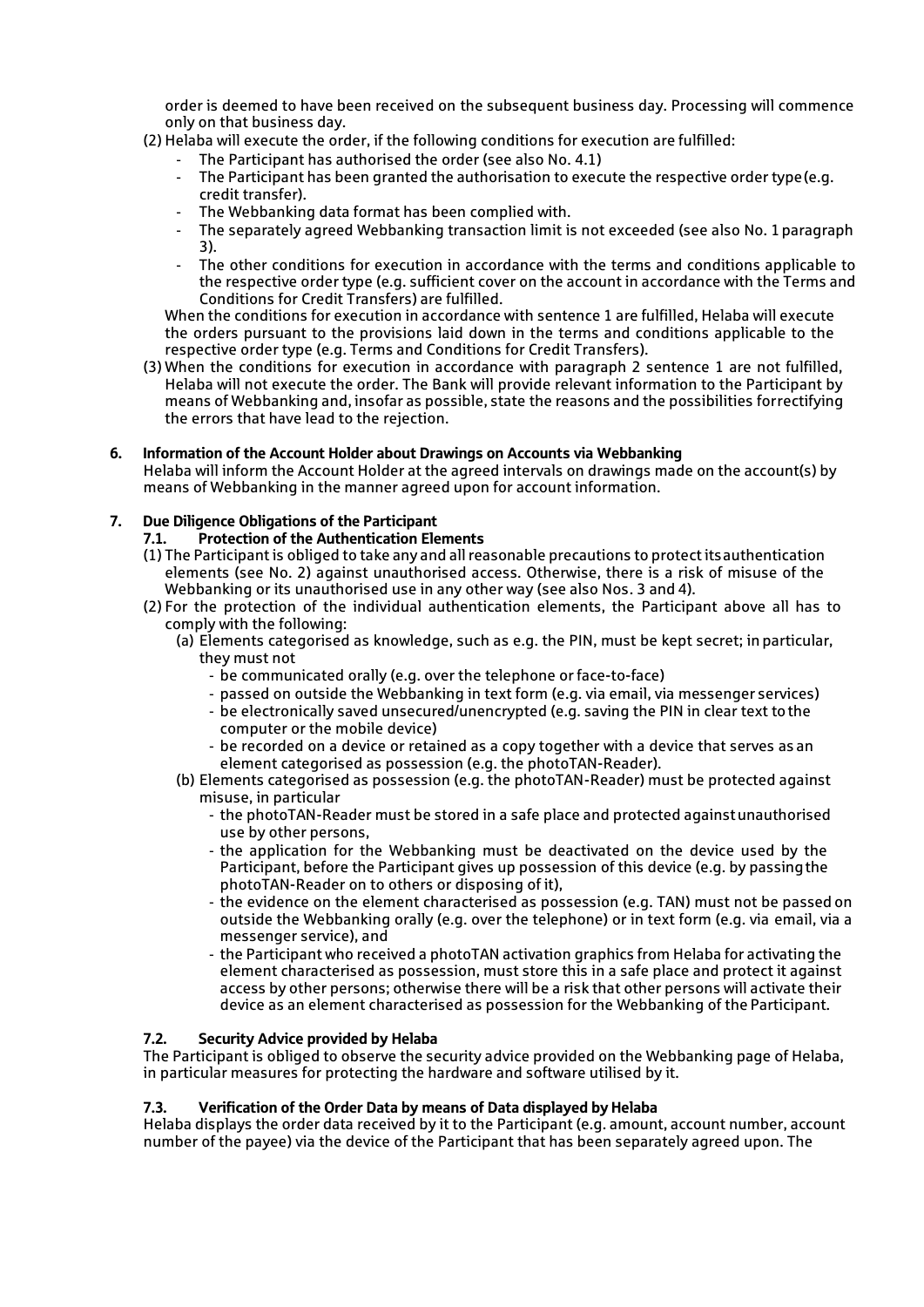Participant is obliged to verify the conformity of the displayed data with the data intended for the order prior to confirming the order.

## 8. Notification and Information Obligations

## 8.1. Blocking Notice

(1) If the Participant discovers

- the loss or theft of an element characterised as possession for authentication (e.g.the photoTAN-Reader) or
- the misuse or other unauthorised use of an authentication element

the Participant is obliged to immediately inform Helaba thereof (Blocking Notice). The Participant is also able to provide such Blocking Notice at any time via the separately communicated communication channels.

- (2) The Participant is obliged to immediately report any theft or misuse of an authentication element to the police.
- (3) If the Participant suspects any unauthorised or fraudulent use of any of its authentication elements, it is equally obliged to issue a Blocking Notice

## 8.2. Information on unauthorised or incorrectly executed Orders

The Account Holder is obliged to inform Helaba immediately after detecting any unauthorised or incorrectly executed order.

## 9. Blocking of Access

## 9.1. Blocking upon the Initiative of the Participant

Upon the initiative of the Participant, in particular in the event of a Blocking Notice pursuant to No. 8.1, Helaba will block

- access by the Participant or by all Participants to the Webbanking, or
- the Participant's authentication elements for the use of the Webbanking.

## 9.2. Blocking upon the Initiative of Helaba

(1) In the event that the password is repeatedly input incorrectly, the temporary period for which the access is blocked increases exponentially. The Participant will be informed by the Webbanking system of the duration of the blocking time after each incorrect input. The blocking time cannot be disabled via either the Webbanking or by employees of Helaba.

- (2) Helaba is entitled to block a Participant's access to the Webbanking, if
	- if is entitled to give notice of termination of the Webbanking Agreement for cause,
	- there are objective grounds in connection with the safety of the authentication elements of the Participant which justify this measure, or
- when there is suspicion of any unauthorised or fraudulent use of an authentication element.
- (3) Helaba will inform the Account Holder, stating the reasons that have been decisive forblocking access, whenever possible prior to, at the latest however immediately after the blocking in the manner and by the means agreed upon. The statement of reasons may be omitted, insofar as Helaba would violate statutory obligations by stating the reasons.

## 9.3. Unblocking

Helaba will lift any blocking or replace the affected authentication elements, if the reasons for the blocking no longer exist. The Bank will immediately inform the Account Holder accordingly.

# 10. Liability

### 10.1. Liability of Helaba when executing an unauthorised Order or for Non-Execution, incorrect Execution or late Execution of an Order

The liability of Helaba in the event of an unauthorised order and in the case of non-execution, incorrect execution or late execution of an order is determined by the terms and conditions agreed upon for the respective order type (e.g. Terms and Conditions for Credit Transfers).

## 10.2. Liability of the Account Holder in the Event of Misuse of the Authentication Elements

- 10.2.1. Liability of the Account Holder for unauthorized payment transactions prior to the Blocking Notice
- (1) If any unauthorised payment transactions made prior to the Blocking Notice are attributable to the use of a lost, stolen or otherwise missing authentication element or to any other misuse of an authentication element, the Account Holder is liable for any losses suffered by Helaba that